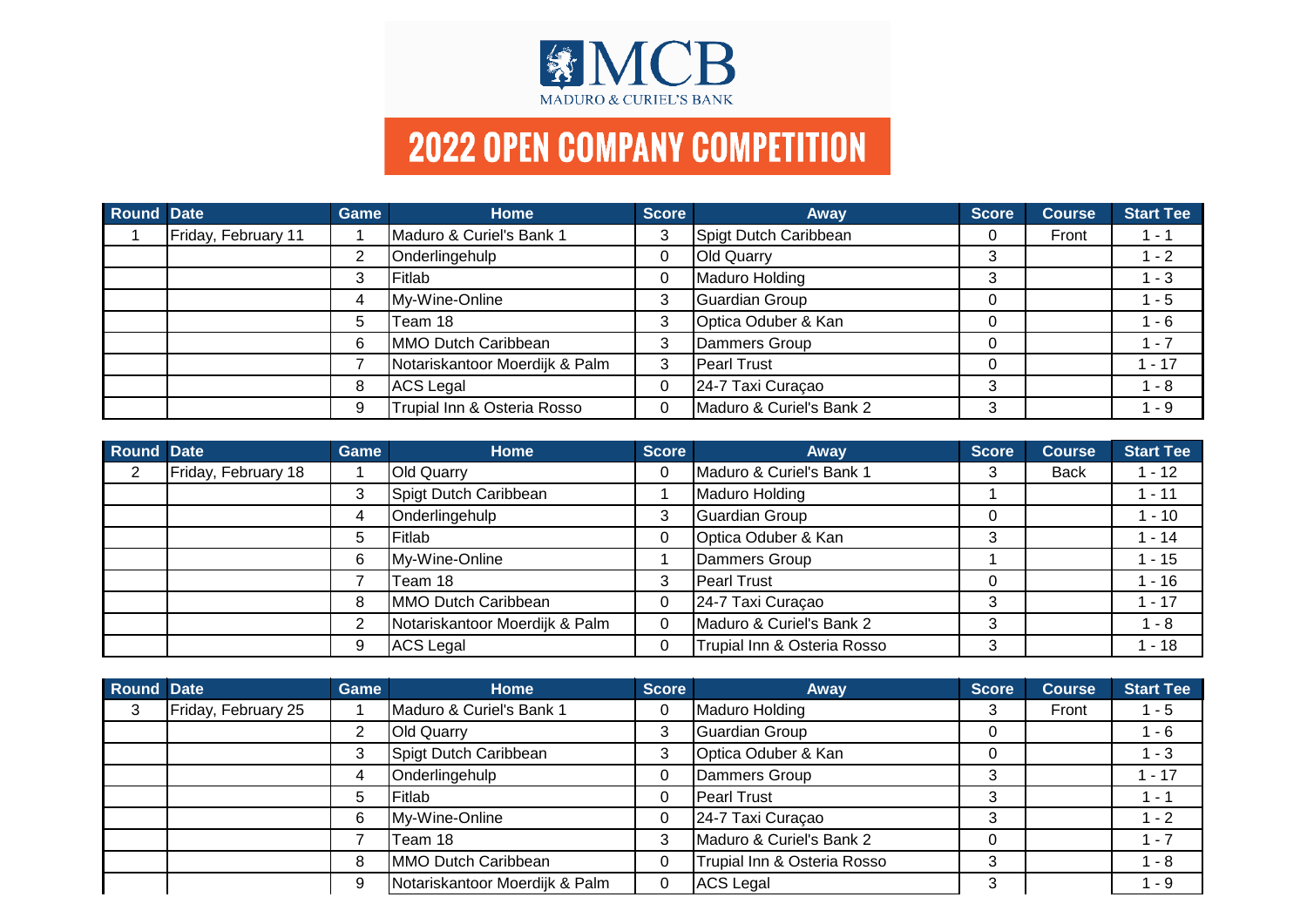

| Round Date     |                | Game | Home                  | Score | Away                           | <b>Score</b> | <b>Course</b> | <b>Start Tee</b> |
|----------------|----------------|------|-----------------------|-------|--------------------------------|--------------|---------------|------------------|
| $\overline{4}$ | Friday March 4 |      | Guardian Group        | 3     | Maduro & Curiel's Bank 1       | 0            | <b>Back</b>   | $1 - 11$         |
|                |                | າ    | Maduro Holding        | 0     | Optica Oduber & Kan            | 3            |               | $1 - 10$         |
|                |                | 3    | <b>Old Quarry</b>     | 0     | Dammers Group                  | ົ            |               | $1 - 14$         |
|                |                | 4    | Spigt Dutch Caribbean | 3     | <b>Pearl Trust</b>             |              |               | 1 - 15           |
|                |                | 5    | Onderlingehulp        | 3     | 24-7 Taxi Curaçao              |              |               | $1 - 12$         |
|                |                | 6    | <b>IFitlab</b>        | 0     | Maduro & Curiel's Bank 2       | ົ            |               | $1 - 17$         |
|                |                |      | My-Wine-Online        |       | Trupial Inn & Osteria Rosso    |              |               | 1 - 16           |
|                |                | 8    | Team 18               | 3     | ACS Legal                      |              |               | $1 - 8$          |
|                |                | 9    | MMO Dutch Caribbean   | 0     | Notariskantoor Moerdijk & Palm | 3            |               | $1 - 18$         |

| Round Date |                 | Game | <b>Home</b>              | <b>Score</b> | <b>Away</b>                    | <b>Score</b> | <b>Course</b> | <b>Start Tee</b> |
|------------|-----------------|------|--------------------------|--------------|--------------------------------|--------------|---------------|------------------|
| 5          | Friday March 11 |      | Maduro & Curiel's Bank 1 |              | Optica Oduber & Kan            |              | Front         | $1 - 7$          |
|            |                 | 2    | Guardian Group           | 3            | Dammers Group                  |              |               | $1 - 3$          |
|            |                 | 3    | Maduro Holding           | 3            | Pearl Trust                    |              |               | 1 - 8            |
|            |                 | 4    | <b>Old Quarry</b>        |              | 24-7 Taxi Curaçao              | ົ            |               | $1 - 1$          |
|            |                 | 5    | Spigt Dutch Caribbean    | 3            | Maduro & Curiel's Bank 2       |              |               | $1 - 5$          |
|            |                 | 6    | Onderlingehulp           | 3            | Trupial Inn & Osteria Rosso    |              |               | 1 - 6            |
|            |                 |      | Fitlab                   | 0            | <b>ACS Legal</b>               |              |               | $1 - 2$          |
|            |                 | 8    | My-Wine-Online           | 0            | Notariskantoor Moerdijk & Palm |              |               | $-17$            |
|            |                 | 9    | Team 18                  | ∩            | MMO Dutch Caribbean            |              |               | $1 - 9$          |

| Round Date |                 | <b>Game</b> | <b>Home</b>           | <b>Score</b> | Away                           | <b>Score</b> | <b>Course</b> | <b>Start Tee</b> |
|------------|-----------------|-------------|-----------------------|--------------|--------------------------------|--------------|---------------|------------------|
| 6          | Friday March 18 |             | Dammers Group         | 3            | Maduro & Curiel's Bank 1       |              | <b>Back</b>   | 1 - 8            |
|            |                 |             | Optica Oduber & Kan   | 0            | <b>Pearl Trust</b>             |              |               | $1 - 11$         |
|            |                 |             | Guardian Group        |              | 24-7 Taxi Curaçao              |              |               | $1 - 16$         |
|            |                 |             | Maduro Holding        |              | Maduro & Curiel's Bank 2       |              |               | $1 - 15$         |
|            |                 | b           | <b>Old Quarry</b>     | 0            | Trupial Inn & Osteria Rosso    | ົ            |               | $1 - 17$         |
|            |                 | 6           | Spigt Dutch Caribbean | 3            | ACS Legal                      |              |               | $1 - 10$         |
|            |                 |             | Onderlingehulp        | 3            | Notariskantoor Moerdijk & Palm |              |               | $1 - 14$         |
|            |                 | 8           | <b>Fitlab</b>         |              | MMO Dutch Caribbean            |              |               | $1 - 12$         |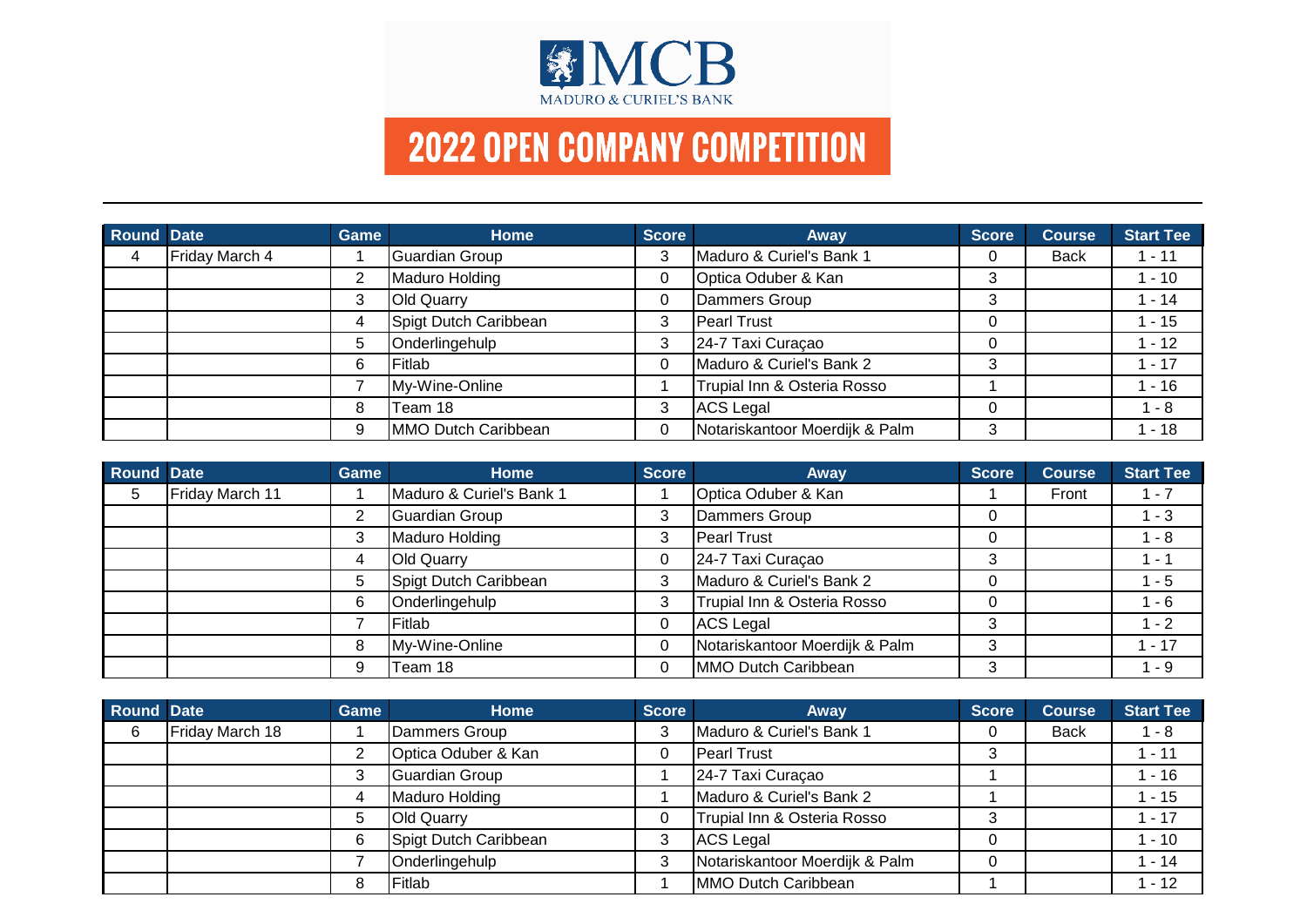

|            |                 | 9    | My-Wine-Online           | 0            | Team 18                        | 3            |               | - 18             |
|------------|-----------------|------|--------------------------|--------------|--------------------------------|--------------|---------------|------------------|
|            |                 |      |                          |              |                                |              |               |                  |
| Round Date |                 | Game | <b>Home</b>              | <b>Score</b> | <b>Away</b>                    | <b>Score</b> | <b>Course</b> | <b>Start Tee</b> |
|            | Friday March 25 |      | Maduro & Curiel's Bank 1 |              | Pearl Trust                    |              | Front         | 1 - 9            |
|            |                 | 2    | Dammers Group            | 3            | 24-7 Taxi Curaçao              | 0            |               | 1 - 1            |
|            |                 | 3    | Optica Oduber & Kan      | 3            | Maduro & Curiel's Bank 2       | 0            |               | $1 - 2$          |
|            |                 | 4    | Guardian Group           | 3            | Trupial Inn & Osteria Rosso    | 0            |               | $1 - 3$          |
|            |                 | 5    | Maduro Holding           | 3            | ACS Legal                      | 0            |               | $1 - 7$          |
|            |                 | 6    | <b>Old Quarry</b>        | $\mathbf 0$  | Notariskantoor Moerdijk & Palm | 3            |               | 1 - 6            |
|            |                 |      | Spigt Dutch Caribbean    | 0            | MMO Dutch Caribbean            | 3            |               | $1 - 5$          |
|            |                 | 8    | Onderlingehulp           |              | Team 18                        |              |               | $1 - 17$         |
|            |                 | 9    | Fitlab                   | 3            | My-Wine-Online                 | 0            |               | $1 - 8$          |

| Round Date |                | Game | <b>Home</b>           | <b>Score</b> | <b>Away</b>                    | <b>Score</b> | <b>Course</b> | <b>Start Tee</b> |
|------------|----------------|------|-----------------------|--------------|--------------------------------|--------------|---------------|------------------|
| 8          | Friday April 1 |      | 24-7 Taxi Curaçao     | 3            | Maduro & Curiel's Bank 1       |              | <b>Back</b>   | $-15$            |
|            |                | ⌒    | <b>Pearl Trust</b>    |              | Maduro & Curiel's Bank 2       |              |               | $-12$            |
|            |                | 3    | Dammers Group         | 3            | Trupial Inn & Osteria Rosso    |              |               | $-11$            |
|            |                | 4    | Optica Oduber & Kan   | 3            | <b>ACS Legal</b>               |              |               | $-17$            |
|            |                | 5    | Guardian Group        |              | Notariskantoor Moerdijk & Palm |              |               | $-10$            |
|            |                | 6    | Maduro Holding        |              | MMO Dutch Caribbean            |              |               | $-14$            |
|            |                |      | <b>Old Quarry</b>     | 3            | Team 18                        |              |               | $-8$             |
|            |                | 8    | Spigt Dutch Caribbean | 3            | My-Wine-Online                 |              |               | $-16$            |
|            |                | 9    | Onderlingehulp        | 3            | Fitlab                         |              |               | $-18$            |

| Round Date |                | Game | Home                     | <b>Score</b> | <b>Away</b>                    | <b>Score</b> | <b>Course</b> | <b>Start Tee</b> |
|------------|----------------|------|--------------------------|--------------|--------------------------------|--------------|---------------|------------------|
|            | Friday April 8 |      | Maduro & Curiel's Bank 1 |              | Maduro & Curiel's Bank 2       |              | Front         | $1 - 1$          |
|            |                |      | 24-7 Taxi Curaçao        |              | Trupial Inn & Osteria Rosso    |              |               | 1 - 5            |
|            |                |      | <b>Pearl Trust</b>       | 0            | ACS Legal                      |              |               | 1 - 3            |
|            |                |      | Dammers Group            | 0            | Notariskantoor Moerdijk & Palm |              |               | 1 - 2            |
|            |                |      | Optica Oduber & Kan      | 0            | MMO Dutch Caribbean            |              |               | 1 - 6            |
|            |                |      | Guardian Group           | 0            | Team 18                        | w            |               | $1 - 17$         |
|            |                |      | Maduro Holding           | 0            | My-Wine-Online                 |              |               | 1 - 9            |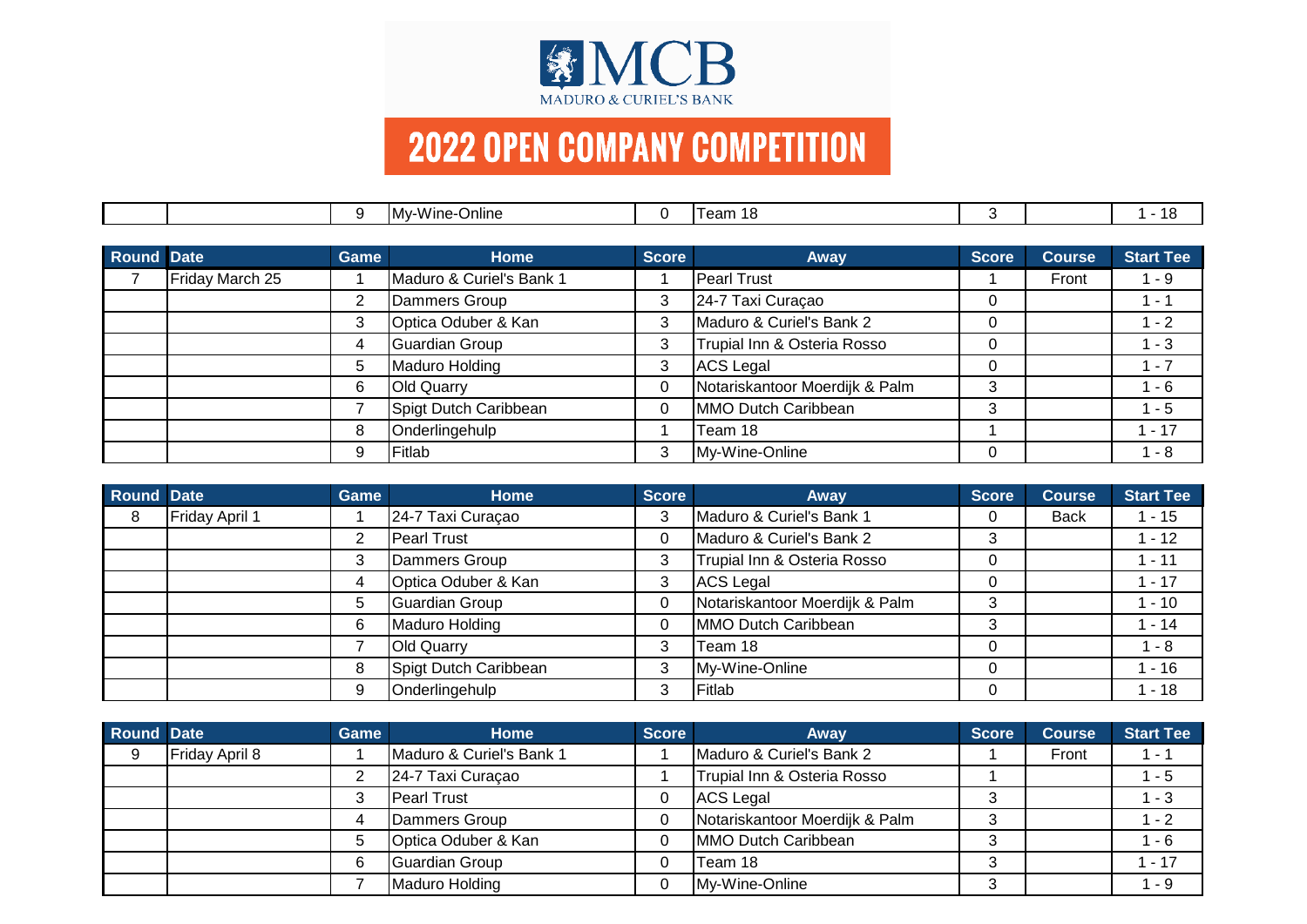

|  | Quarry<br>IUId                       | $-1$<br>∙ıtlab |  |  |
|--|--------------------------------------|----------------|--|--|
|  | .<br>ا Caribbean<br>Dutch<br>, SDIC' | Onderlingehulp |  |  |

| <b>Round Date</b> |                 | Game | <b>Home</b>                 | <b>Score</b> | <b>Away</b>                    | <b>Score</b> | <b>Course</b> | <b>Start Tee</b> |
|-------------------|-----------------|------|-----------------------------|--------------|--------------------------------|--------------|---------------|------------------|
| 10                | Friday April 22 |      | Trupial Inn & Osteria Rosso | 3            | Maduro & Curiel's Bank 1       |              | <b>Back</b>   | $-17$            |
|                   |                 | 2    | Maduro & Curiel's Bank 2    | 3            | ACS Legal                      |              |               | $-14$            |
|                   |                 |      | 24-7 Taxi Curaçao           | 3            | Notariskantoor Moerdijk & Palm |              |               | $-12$            |
|                   |                 |      | Pearl Trust                 | 3            | MMO Dutch Caribbean            |              |               | $-10$            |
|                   |                 | 5    | Dammers Group               | 3            | Team 18                        |              |               | $-15$            |
|                   |                 | 6    | Optica Oduber & Kan         | 3            | My-Wine-Online                 |              |               | 1 - 8            |
|                   |                 |      | Guardian Group              | 3            | Fitlab                         |              |               | $-18$            |
|                   |                 | 8    | Maduro Holding              |              | Onderlingehulp                 |              |               | $-16$            |
|                   |                 | 9    | <b>Old Quarry</b>           | 0            | Spigt Dutch Caribbean          | 3            |               | $-11$            |

| Round Date |                 | Game | <b>Home</b>                 | <b>Score</b> | <b>Away</b>                    | <b>Score</b> | <b>Course</b> | <b>Start Tee</b> |
|------------|-----------------|------|-----------------------------|--------------|--------------------------------|--------------|---------------|------------------|
| 11         | Friday April 29 |      | Maduro & Curiel's Bank 1    | 3            | <b>ACS Legal</b>               |              | Front         | $-6$             |
|            |                 | 2    | Trupial Inn & Osteria Rosso | 3            | Notariskantoor Moerdijk & Palm |              |               | - 1              |
|            |                 | 3    | Maduro & Curiel's Bank 2    | 3            | MMO Dutch Caribbean            |              |               | $-2$             |
|            |                 | 4    | 24-7 Taxi Curaçao           | 0            | Team 18                        |              |               | $-5$             |
|            |                 | 5    | Pearl Trust                 | 3            | My-Wine-Online                 |              |               | $-17$            |
|            |                 | 6    | Dammers Group               | ⌒            | Fitlab                         |              |               | $-7$             |
|            |                 |      | Optica Oduber & Kan         |              | Onderlingehulp                 |              |               | 1 - 9            |
|            |                 | 8    | Guardian Group              | 3            | Spigt Dutch Caribbean          |              |               | $-8$             |
|            |                 | 9    | Maduro Holding              | 0            | <b>Old Quarry</b>              |              |               | $1 - 3$          |

| Round Date |              | <b>Game</b> | Home                                 | <b>Score</b> | Away                     | <b>Score</b> | <b>Course</b> | <b>Start Tee</b> |
|------------|--------------|-------------|--------------------------------------|--------------|--------------------------|--------------|---------------|------------------|
| 12         | Friday May 6 |             | Notariskantoor Moerdijk & Palm       | 3            | Maduro & Curiel's Bank 1 |              | <b>Back</b>   | $-16$            |
|            |              |             | <b>ACS Legal</b>                     |              | MMO Dutch Caribbean      |              |               | $-10$            |
|            |              |             | Trupial Inn & Osteria Rosso          |              | Team 18                  |              |               | $-11$            |
|            |              |             | <b>IMaduro &amp; Curiel's Bank 2</b> |              | My-Wine-Online           |              |               | $-12$            |
|            |              |             | 24-7 Taxi Curaçao                    |              | Fitlab                   |              |               | $-15$            |
|            |              |             | <b>Pearl Trust</b>                   | 0            | Onderlingehulp           |              |               | $-14$            |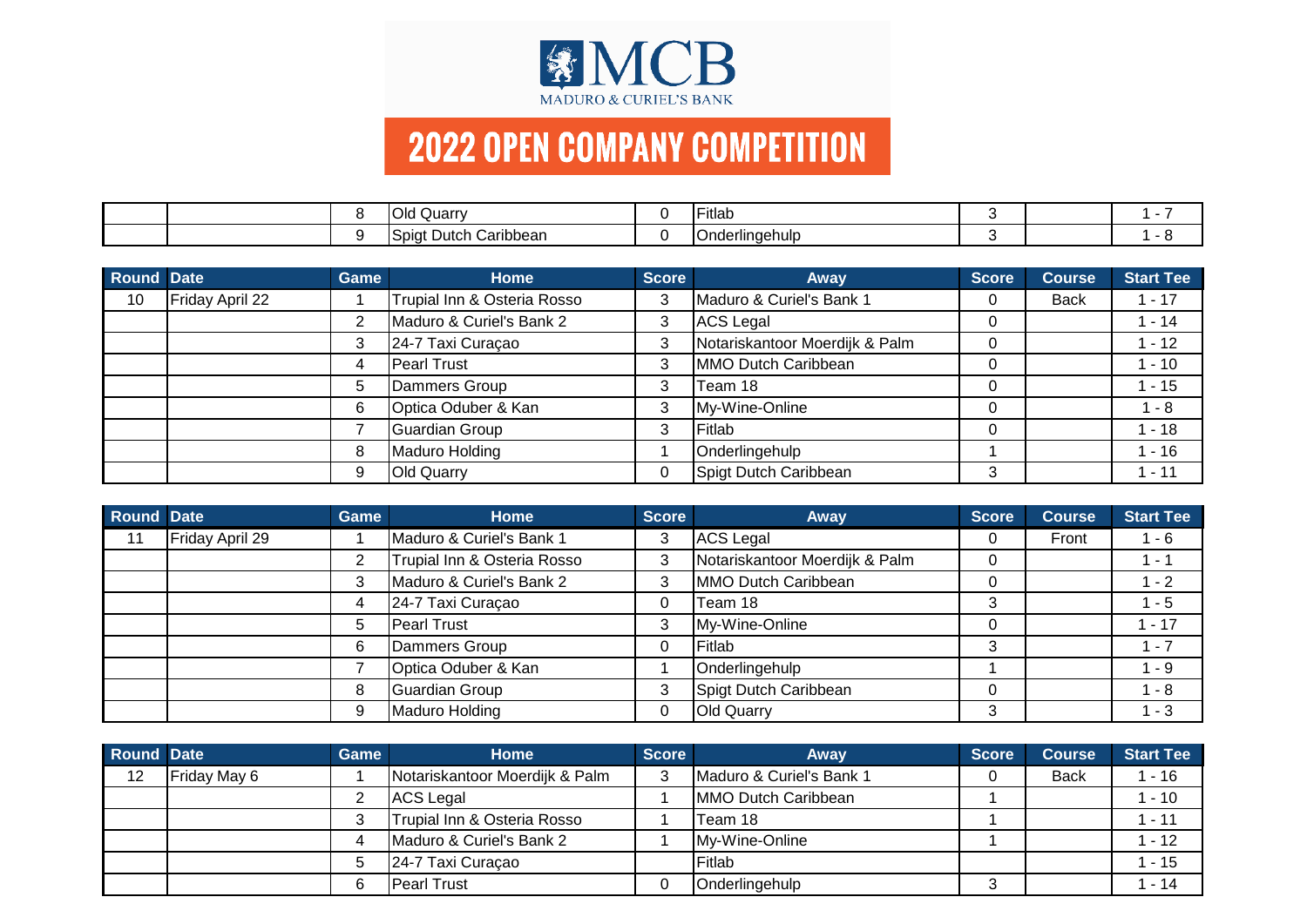

|  | Dammers Group       | Spigt Dutch Caribbean |  | $\overline{A}$<br>- 10 |
|--|---------------------|-----------------------|--|------------------------|
|  | Optica Oduber & Kan | <b>Old Quarry</b>     |  |                        |
|  | ∎Guardian Group     | Maduro Holding        |  | $ \epsilon$            |

| Round Date |               | Game | Home                           | <b>Score</b> | <b>Away</b>           | <b>Score</b> | <b>Course</b> | <b>Start Tee</b> |
|------------|---------------|------|--------------------------------|--------------|-----------------------|--------------|---------------|------------------|
| 13         | Friday May 13 |      | Maduro & Curiel's Bank 1       | 3            | MMO Dutch Caribbean   |              | Front         | $-2$             |
|            |               | 2    | Notariskantoor Moerdijk & Palm | 3            | Team 18               |              |               | $-3$             |
|            |               |      | <b>ACS Legal</b>               | 3            | My-Wine-Online        |              |               | $-5$             |
|            |               |      | Trupial Inn & Osteria Rosso    |              | Fitlab                |              |               | - 1              |
|            |               | 5    | Maduro & Curiel's Bank 2       | 3            | Onderlingehulp        |              |               | - 6              |
|            |               | 6    | 24-7 Taxi Curaçao              |              | Spigt Dutch Caribbean |              |               | $1 - 17$         |
|            |               |      | Pearl Trust                    |              | <b>Old Quarry</b>     |              |               | $-9$             |
|            |               | 8    | Dammers Group                  | 3            | Maduro Holding        |              |               | $-8$             |
|            |               | 9    | Optica Oduber & Kan            | 0            | Guardian Group        |              |               | $-7$             |

| Round Date |               | Game | <b>Home</b>                    | <b>Score</b> | <b>Away</b>              | <b>Score</b> | <b>Course</b> | <b>Start Tee</b> |
|------------|---------------|------|--------------------------------|--------------|--------------------------|--------------|---------------|------------------|
| 14         | Friday May 20 |      | Team 18                        |              | Maduro & Curiel's Bank 1 |              | <b>Back</b>   | $-12$            |
|            |               | 2    | MMO Dutch Caribbean            |              | My-Wine-Online           |              |               | $-15$            |
|            |               | 3    | Notariskantoor Moerdijk & Palm |              | Fitlab                   |              |               | $-11$            |
|            |               | 4    | ACS Legal                      |              | Onderlingehulp           |              |               | $-16$            |
|            |               | 5    | Trupial Inn & Osteria Rosso    |              | Spigt Dutch Caribbean    |              |               | $-14$            |
|            |               | 6    | Maduro & Curiel's Bank 2       |              | <b>Old Quarry</b>        |              |               | $-10$            |
|            |               |      | 24-7 Taxi Curaçao              |              | Maduro Holding           |              |               | $-18$            |
|            |               | 8    | <b>Pearl Trust</b>             |              | <b>Guardian Group</b>    |              |               | $-17$            |
|            |               | 9    | Dammers Group                  |              | Optica Oduber & Kan      |              |               | - 8              |

| Round Date |                      | <b>Game</b> | Home                           | <b>Score</b> | Away                  | <b>Score</b> | <b>Course</b> | <b>Start Tee</b>         |
|------------|----------------------|-------------|--------------------------------|--------------|-----------------------|--------------|---------------|--------------------------|
| 15         | <b>Friday June 3</b> |             | Maduro & Curiel's Bank 1       |              | My-Wine-Online        |              | Front         | $\overline{\phantom{a}}$ |
|            |                      |             | lTeam 18                       |              | Fitlab                |              |               | - 5                      |
|            |                      |             | <b>IMMO Dutch Caribbean</b>    |              | Onderlingehulp        |              |               | - 3                      |
|            |                      |             | Notariskantoor Moerdijk & Palm |              | Spigt Dutch Caribbean |              |               | 1 - 6                    |
|            |                      |             | <b>ACS Legal</b>               |              | <b>Old Quarry</b>     |              |               | - 2                      |